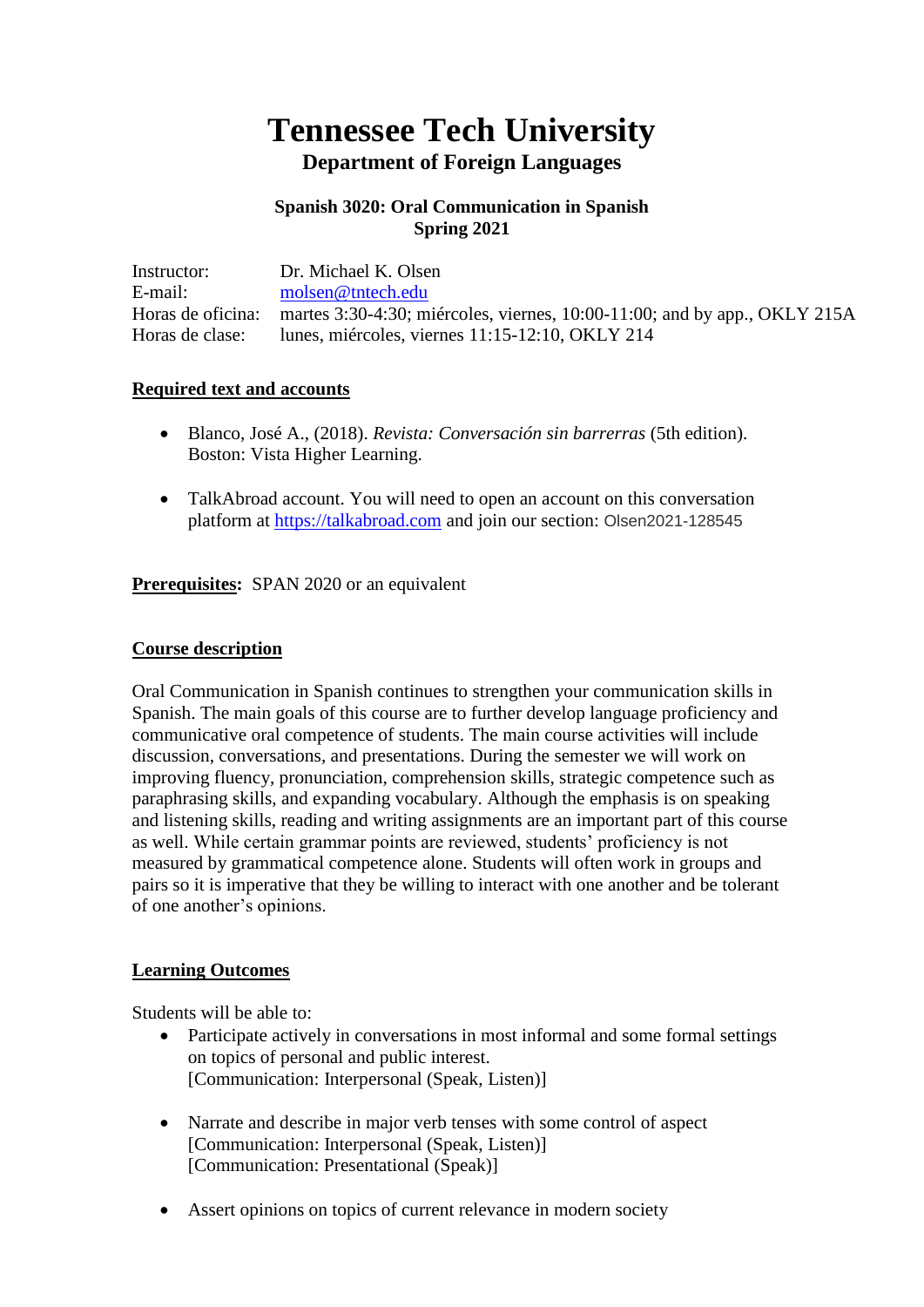[Communication: Interpersonal (Speak, Listen)] [Communication: Presentational (Speak)] [Cultures: Relating cultural practice and products to perspectives (Investigate, Explain, Reflect)] [Connections: Making connections and acquiring information and diverse perspectives (Critical Thinking, Problem Solving, Evaluate)]

- Deal effectively with unanticipated complications through a variety of communicative and coping devices [Communication: Interpersonal (Speak, Listen)] [Communication: Presentational (Speak)]
- Sustain communication by using, with suitable accuracy and confidence, connected discourse of paragraph length [Communication: Presentational (Speak)] [Communication: Interpersonal (Speak, Listen)]
- Demonstrate confidence in initiating and sustaining conversations in Spanish, regardless of the interlocutor's identity [Communication: Interpersonal (Speak, Listen)] [Comparisons: Language comparisons and cultural comparisons (Investigate, Explain, Reflect)] [Communities: School and global communities (Use language within and beyond the classroom)]

## **Evaluation**

| Participation and attendance | 15% |
|------------------------------|-----|
| <b>Homework and Readings</b> | 11% |
| TalkAbroad Conversations (6) | 12% |
| Presentation                 | 10% |
| Mid-term Conversation        | 12% |
| Chapter Exams (6)            | 20% |
| <b>Final Conversation</b>    | 20% |

## **Participation and attendance 15%**

1. Students will be graded based on their active participation in class activities (whole class, group work, pair work) and use of Spanish. We are here to learn; so contribute with your thoughts and concerns! Respectful behaviour is expected (**no use of cell phones** in the class).

2. Attendance is obligatory. When absent, participation is not possible and therefore results in a loss of participation points. Absences that are justified by a doctor's note are excused. In case of an emergency (i.e., due to grave illness, hospitalization, funeral of a family member, etc.), you must let me know as soon as possible. Send me an email, or leave me a note in my mailbox. Written documentation/evidence of extenuating circumstances must be given to me within one week of the absence.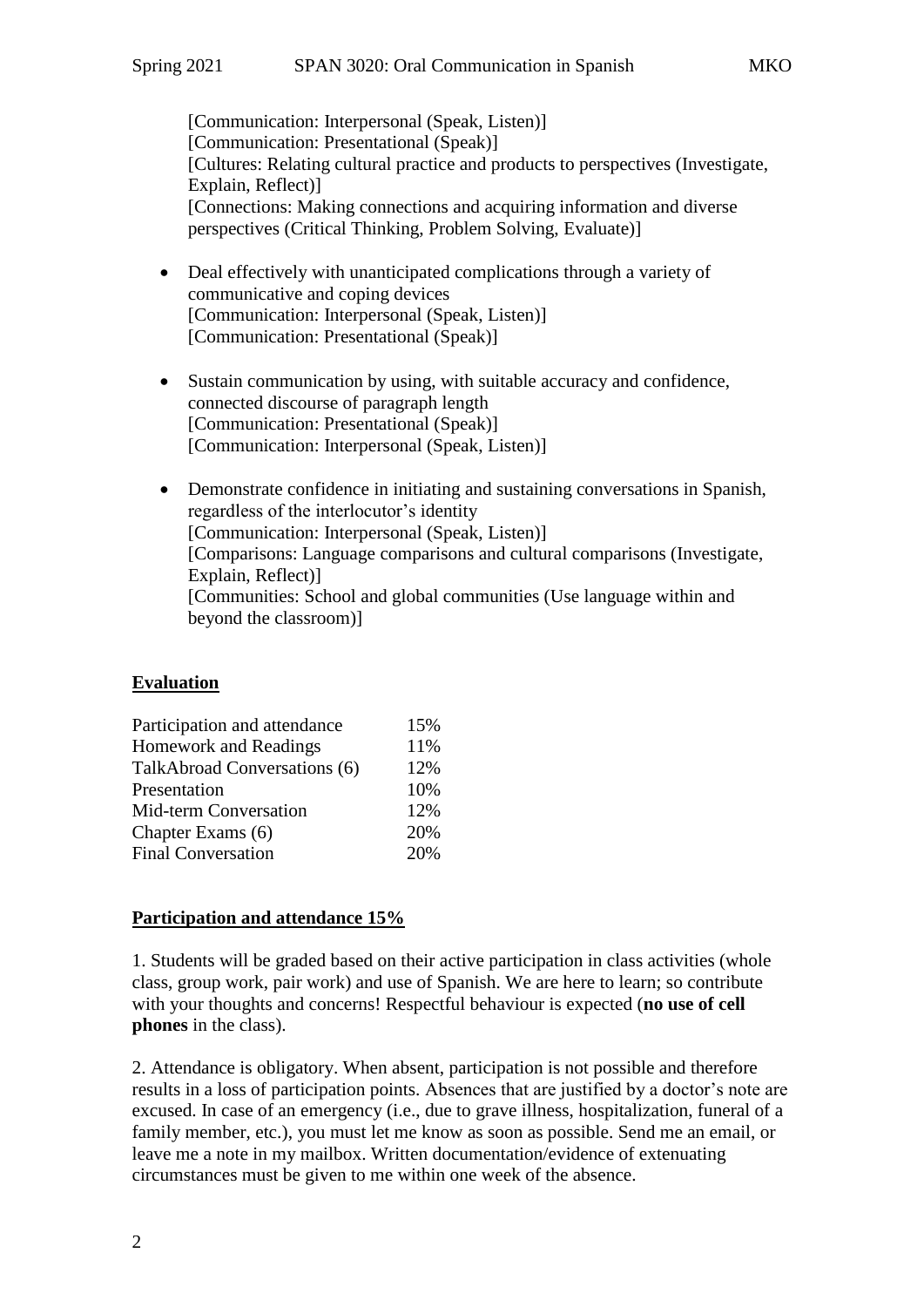3. Arrive on time. When students arrive late, they disrupt the class and may miss important announcements.

#### **Homework and readings 11%**

Students are expected to come to class prepared by having read the Lectura for that day. Some of the readings consist of pre-reading/watching and analysis activities. We will complete many of these activities in class; however, reading over and thinking about the questions and vocabulary activities will help students be prepared to carry out the conversations and other activities in class. Showing up for class unprepared will result in lower participation points and ultimately a lower course performance.

Tareas will consist of grammar practice exercises and extensions of reading analysis activities designed to help students practice and reflect upon the content that we will be covering in class. The homework will be assigned in class and the due dates will be given at that time.

As part of the homework grade, each student will sign up to give the Bienvenida at the beginning of class twice throughout the semester. The Bienvenida will take 3-4 minutes and must include the following: 1) a brief welcome to the classmates, 2) the date and weather, 3) a current event in the city, state or world, 4) some answers to get-to-knowyou questions posed by your classmates. NO WRITTEN NOTES.

#### **TalkAbroad Conversations 12%**

Throughout the semester students will carry out conversations with 6 *different* native speakers via *TalkAbroad*. Each conversation will be 30 minutes. These conversations are recorded by *TalkAbroad* and will be evaluated by the instructor. More information about *TalkAbroad* can be found in the *TalkAbroad* Student Manual found on their website.

*TalkAbroad* completes a thorough screening of the native speakers that work for them but, for safety purposes, you are required to follow these policies:

- 1. If your assigned partner makes you feel uncomfortable in any sense, please stop the communication and report it to your instructor as soon as possible.
- 2. No exchange of money or goods with you partners is allowed.
- 3. Under no circumstance should you send any personal information to your partners (i.e., social security number, address, bank account number, credit card number, date of birth, email address, passwords of any kind, phone number, social network IDs, etc.)

**All assignments including homework and conversations will be due on the** *class period they appear on the calendar or the given due date* **at the beginning of class unless otherwise stated. Late assignments will receive a 10% reduction each day they are late.**

#### **Presentation 10%**

Students will give an individual presentation near the end of the semester. Presentations can either be teaching the class how to do something or presenting something that you are interested in. I will need to approve the topic before you begin your preparations.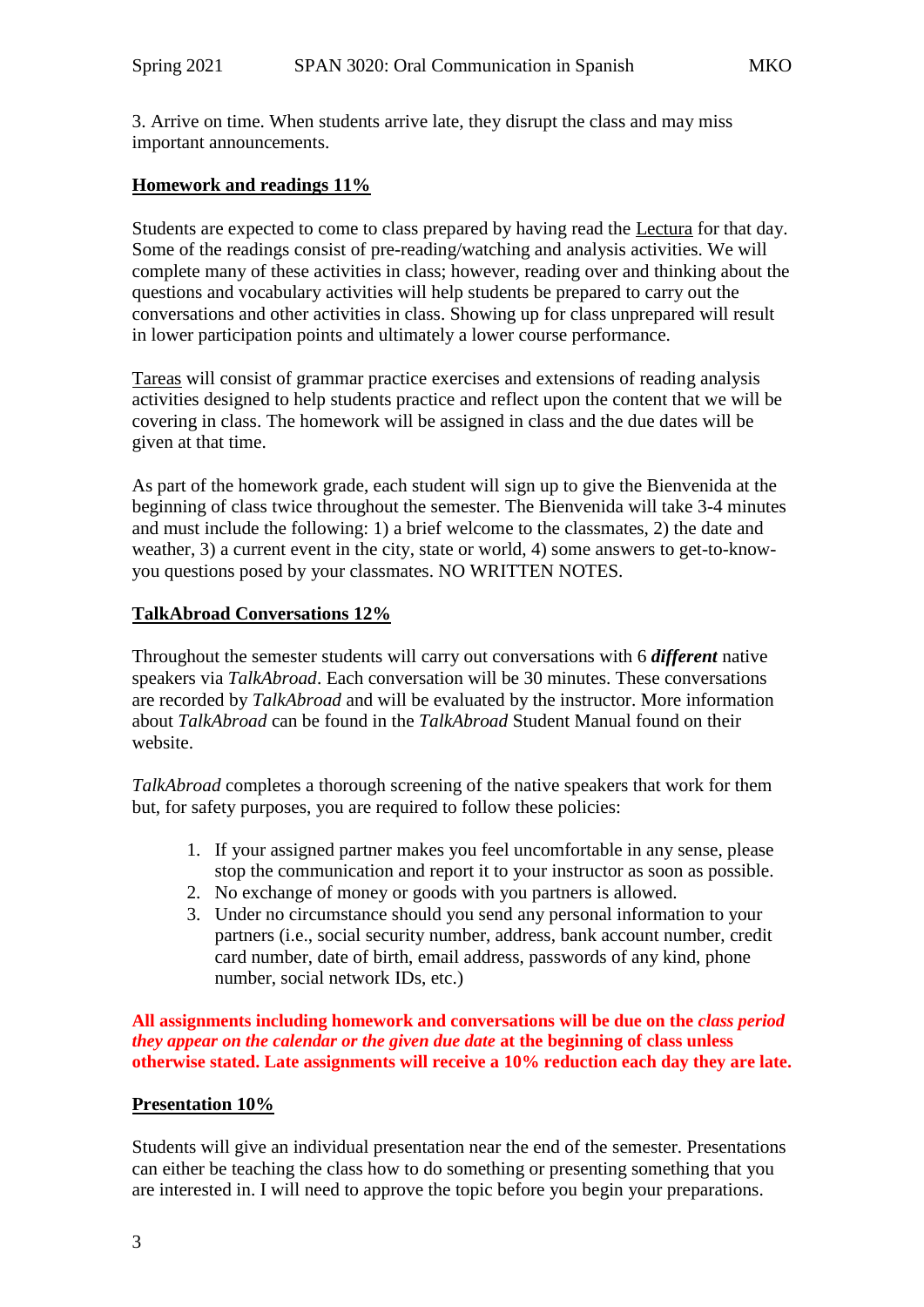The presentations will be given in class and will be 13-15 minutes in length. The use of PowerPoint, posters, photos, artwork, or other props during the presentation is encouraged as long as they contain no text other than titles. Two 3x5" note cards with bullet points may be used. Individual presentations should be well rehearsed. No direct reading from the note card is allowed and will result in a drastic reduction of the grade. A grading rubric for the presentation will be posted on iLearn.

## **Mid-term Conversation 12%**

Students will carry out a 'Conversación Parcial' at mid-term with a partner. On the day of the conversation, one conversation topic will be randomly selected from a set of conversation topics previously provided to the students. Further details of the mid-term conversation will be provided in class.

#### **Chapter Exams 20%**

There will be three (6) chapter exams. Make-up exams will not be given. No exceptions. For students who have an excusable absence for the date of the missed exam, the average grade of the other exams will replace their missed exam grade. Do not make any travel plans without checking the class calendar.

#### **Final Conversation 20%**

The final exam will be a conversation with the instructor about the topics covered during the semester. The conversation should be between 9-10 minutes in duration. Do not make any travel plans without checking the final exam schedule. Pre-existing travel plans will not be considered a reasonable cause for missing a chapter exam or the final exam.

#### **Accessibility Services**

Any student who believes that he or she will require accommodations to meet the course requirements should consult the Accessibility Education Center located in the Roaden University Center (RUC) Rm. 112 (931-372-6119) preferably during the first week of classes so that reasonable accommodations can be made to ensure that everyone may participate in the course. For details, view the Tennessee Tech's Policy 340 – Services for Students with Disabilities at [Policy Central.](https://www.tntech.edu/policies/)

#### **Academic Misconduct**

Maintaining high standards of academic integrity in every class at Tennessee Tech is critical to the reputation of Tennessee Tech, its students, alumni, and the employers of Tennessee Tech graduates. The Student Academic Misconduct Policy describes the definitions of academic misconduct and policies and procedures for addressing Academic Misconduct at Tennessee Tech. For details, view the Tennessee Tech's Policy 217 – Student Academic Misconduct at [Policy Central.](https://www.tntech.edu/policies/)

## **Grading Scale**

| A: 90-100 | $B: 80-89$ | $C: 70-79$ | $D: 60-69$ | $F: 0-59$ |
|-----------|------------|------------|------------|-----------|
|           |            |            |            |           |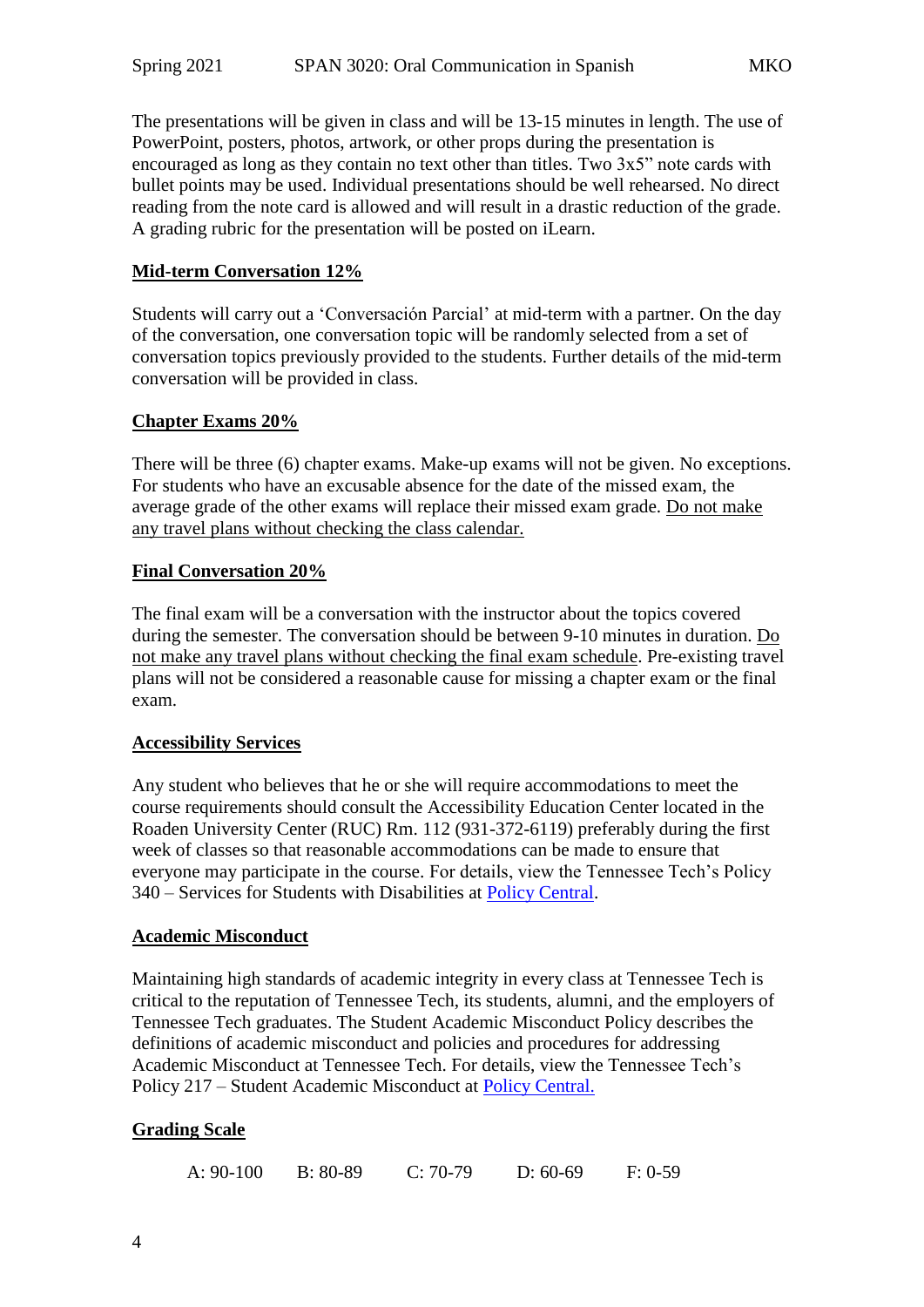## **IMPORTANT: This syllabus is accurate and complete to the best of my knowledge. However, I reserve the right to make midcourse changes to the readings, assignments, or exam dates as needed.**

## **Calendar**

This calendar is tentative. Students are responsible for checking iLearn and their university email accounts. Assignments, guidelines, and other deadlines will be posted and sent there.

| <b>Semana</b>  | Fecha                                    | <b>Tema</b>                                        | Lecturas y tareas                                                          |  |
|----------------|------------------------------------------|----------------------------------------------------|----------------------------------------------------------------------------|--|
| $\mathbf{1}$   | 20 de enero                              | Introducción al curso                              | L: Plan de estudios<br>(Syllabus)                                          |  |
|                | CAPÍTULO 1: ¿Realidad o fantasía?        |                                                    |                                                                            |  |
|                | 22 de enero                              | Cortometraje: Viaje a Marte                        | <b>L:</b> Capítulo 1, pp. 2-9<br><b>Syllabus information</b><br>assignment |  |
| $\overline{2}$ | 25 de enero                              | Estructuras: Ser y estar                           | L: Capítulo 1, pp. 10-11<br>T: Sueños de niño                              |  |
|                | 27 de enero                              | <b>Estructuras:</b> Preposiciones                  | L: Capítulo 1, pp. 12-13<br>T: Ser y estar                                 |  |
|                | 29 de enero                              | Celebración de la fantasía                         | <b>L:</b> Capítulo 1, pp. 14-17                                            |  |
| 3              | 1 de febrero                             | Tertulia/Repaso                                    | $L:$ Capítulo 1, p. 33<br>T: La fantasía                                   |  |
|                | 3 de febrero                             | <b>Examen 1</b>                                    | Preparar para el examen                                                    |  |
|                | CAPÍTULO 2: Una cuestión de personalidad |                                                    |                                                                            |  |
|                | 5 de febrero                             | Cortometraje: Diez minutos                         | L: Capítulo 2, pp. 34-41<br><b>TA: Conversación 1</b>                      |  |
| $\overline{4}$ | 8 de febrero                             | Estructuras: Narración en el pasado                | L: Capítulo 2, pp. 42-45<br>T: Diez minutos                                |  |
|                | 10 de febrero                            | Las cuatro fórmulas científicas de la<br>felicidad | $L:$ Capítulo 2, pp. 46-50                                                 |  |
|                | 12 de febrero                            | La intrusa                                         | L: Capítulo 2, pp. 55-59<br>T: La felicidad                                |  |
| 5              | 15 de febrero                            | Tertulia/Repaso                                    | L: Capitulo 2, p. 63<br>T: La intrusa                                      |  |
|                | 17 de febrero                            | <b>Examen 2</b>                                    | Preparar para el examen                                                    |  |
|                | CAPÍTULO 3: La influencia de los medios  |                                                    |                                                                            |  |

**L:** Lectura **TA:** TalkAbroad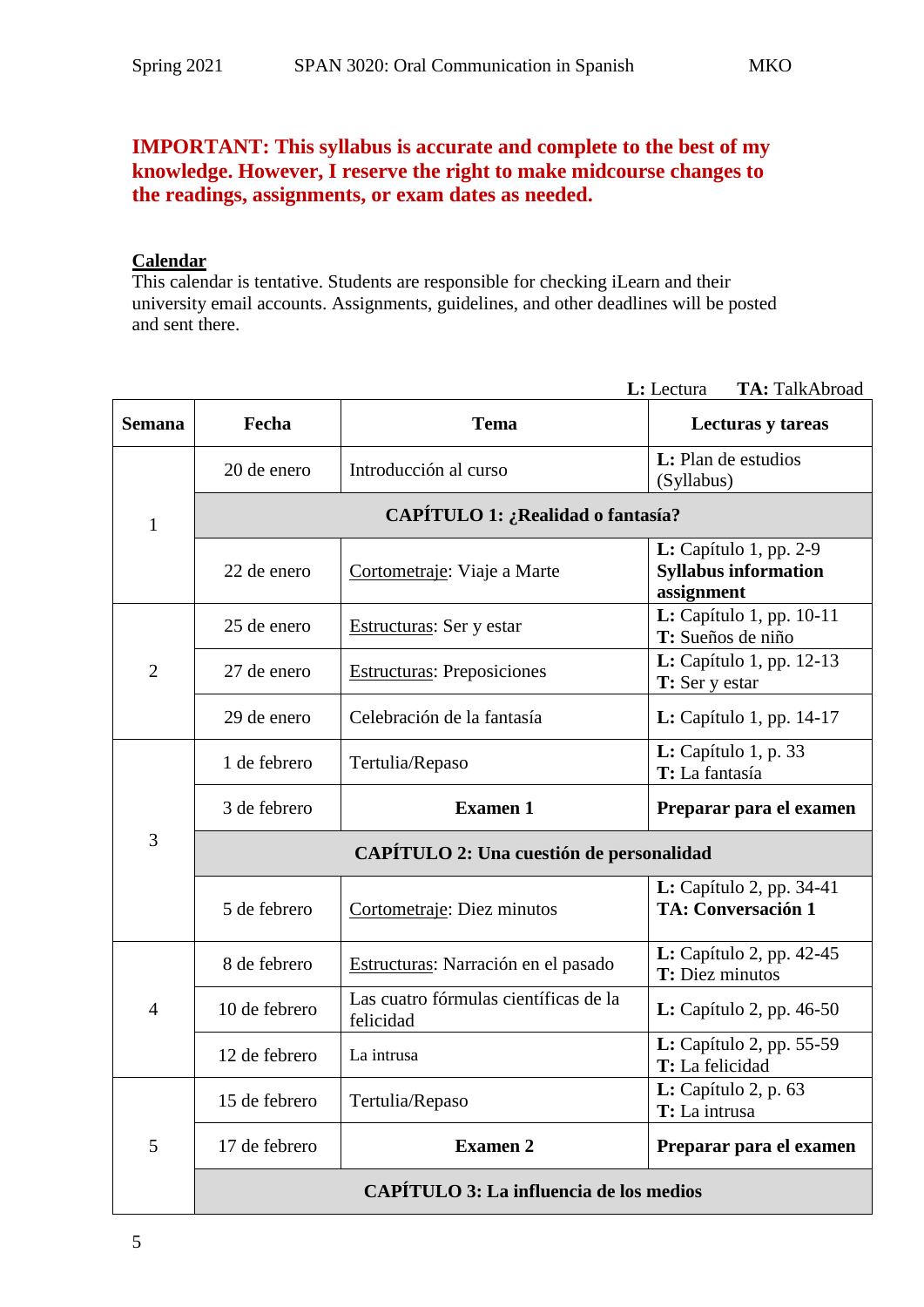|    | 19 de febrero                           | Cortometraje: Namnala                                | <b>L:</b> Capítulo 3, pp. 64-71                                     |  |
|----|-----------------------------------------|------------------------------------------------------|---------------------------------------------------------------------|--|
| 6  | 22 de febrero                           | Estructuras: Pronombres de objeto y<br>los adjetivos | <b>L:</b> Capítulo 3, pp. 72-75<br><b>TA: Conversación 2</b>        |  |
|    | 24 de febrero                           | Cara y cruz de las tecnologías de la<br>información  | <b>L:</b> Capítulo 3, pp. 81-85                                     |  |
|    | 26 de febrero                           | Tertulia/Repaso                                      | <b>L:</b> Capítulo 3, p. 95<br>T: Cara y cruz de las<br>tecnologías |  |
| 7  | 1 de marzo                              | <b>Examen 3</b>                                      | Preparar para el examen                                             |  |
|    | 3 de marzo                              | Práctica para la conversación<br>parcial             | Preparar para el examen                                             |  |
|    | 5 de marzo                              | <b>Conversación Parcial</b>                          | Preparar para el examen                                             |  |
|    | <b>CAPÍTULO 4: Las garras del poder</b> |                                                      |                                                                     |  |
| 8  | 8 de marzo                              | Cortometraje: ¿Quién es Echegoyen?                   | <b>L:</b> Capítulo 4, pp. 96-103<br><b>TA: Conversación 3</b>       |  |
|    | 10 de marzo                             | Estructuras: El subjuntivo y<br>pronombres relativos | <b>L:</b> Capítulo 4, pp. $104-107$                                 |  |
|    | 12 de marzo                             | La tortilla                                          | <b>L:</b> Capítulo 4, pp. 108-111                                   |  |
|    | 15 de marzo                             | <b>NO HAY CLASE</b>                                  | Vacaciones de otoño                                                 |  |
| 9  | 17 de marzo                             | <b>NO HAY CLASE</b>                                  | Vacaciones de otoño                                                 |  |
|    | 19 de marzo                             | <b>NO HAY CLASE</b>                                  | Vacaciones de otoño                                                 |  |
| 10 | 22 de marzo                             | Tertulia/Repaso                                      | <b>L:</b> Capítulo 4, p. 125<br>T: Candidat@                        |  |
|    | 24 de marzo                             | <b>Examen 4</b>                                      | Preparar para el examen                                             |  |
|    | <b>CAPÍTULO 5: Misterios del amor</b>   |                                                      |                                                                     |  |
|    | 26 de marzo                             | Cortometraje: Porsiemprejamón                        | <b>L:</b> Capítulo 5, pp. 126-133                                   |  |
| 11 | 29 de marzo                             | Estructuras: El subjuntivo y usos de se              | <b>L:</b> Capítulo 5, pp. 134-137                                   |  |
|    | 31 de marzo                             | Lo que dure el amor                                  | L: Capítulo 5, pp. 142-146<br><b>TA: Conversación 4</b>             |  |
|    | 2 de abril                              | <b>NO HAY CLASE</b>                                  | <b>Viernes santo</b>                                                |  |
|    | 5 de abril                              | <b>Examen 5</b>                                      | Preparar para el examen                                             |  |
| 12 | <b>CAPÍTULO 6: Modos de vivir</b>       |                                                      |                                                                     |  |
|    | 7 de abril                              | Cortometraje: El sándwich de Mariana                 | <b>L:</b> Capítulo 6, pp. 156-163<br>T: Reparaciones                |  |